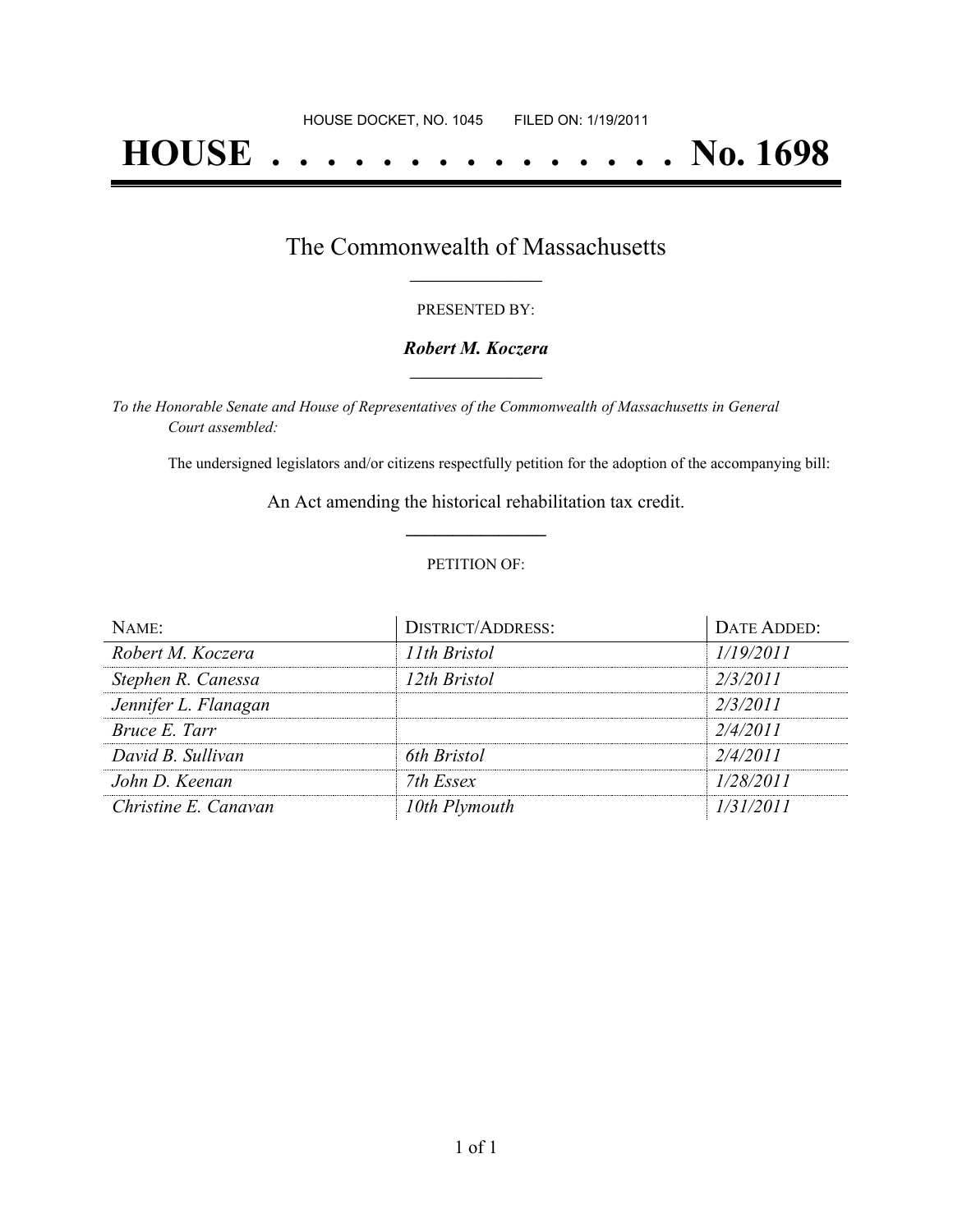## **HOUSE . . . . . . . . . . . . . . . No. 1698**

By Mr. Koczera of New Bedford, a petition (accompanied by bill, House, No. 1698) of Robert M. Koczera and others for legislation to establish a historical rehabilitation tax credit. Revenue.

#### [SIMILAR MATTER FILED IN PREVIOUS SESSION SEE HOUSE, NO. *2800* OF 2009-2010.]

## The Commonwealth of Massachusetts

**\_\_\_\_\_\_\_\_\_\_\_\_\_\_\_ In the Year Two Thousand Eleven \_\_\_\_\_\_\_\_\_\_\_\_\_\_\_**

An Act amending the historical rehabilitation tax credit.

Be it enacted by the Senate and House of Representatives in General Court assembled, and by the authority *of the same, as follows:*

1 SECTION 1. Subsection (a) of section 6J of Chapter 62 the General Laws, as appearing

2 in the 2006 Official Edition, is hereby amended by inserting after the definition of "Certified

3 rehabilitation" the following definition:-

 "Gateway municipality", any city or town that according to the United States census has: i) a population greater than 35,000 persons; ii) a median household income below the state average; iii) a per capita income below the state's average; and iv) an educational attainment rate of a city or town below the state's average with a minimum attainment of a bachelor's degree or 8 higher.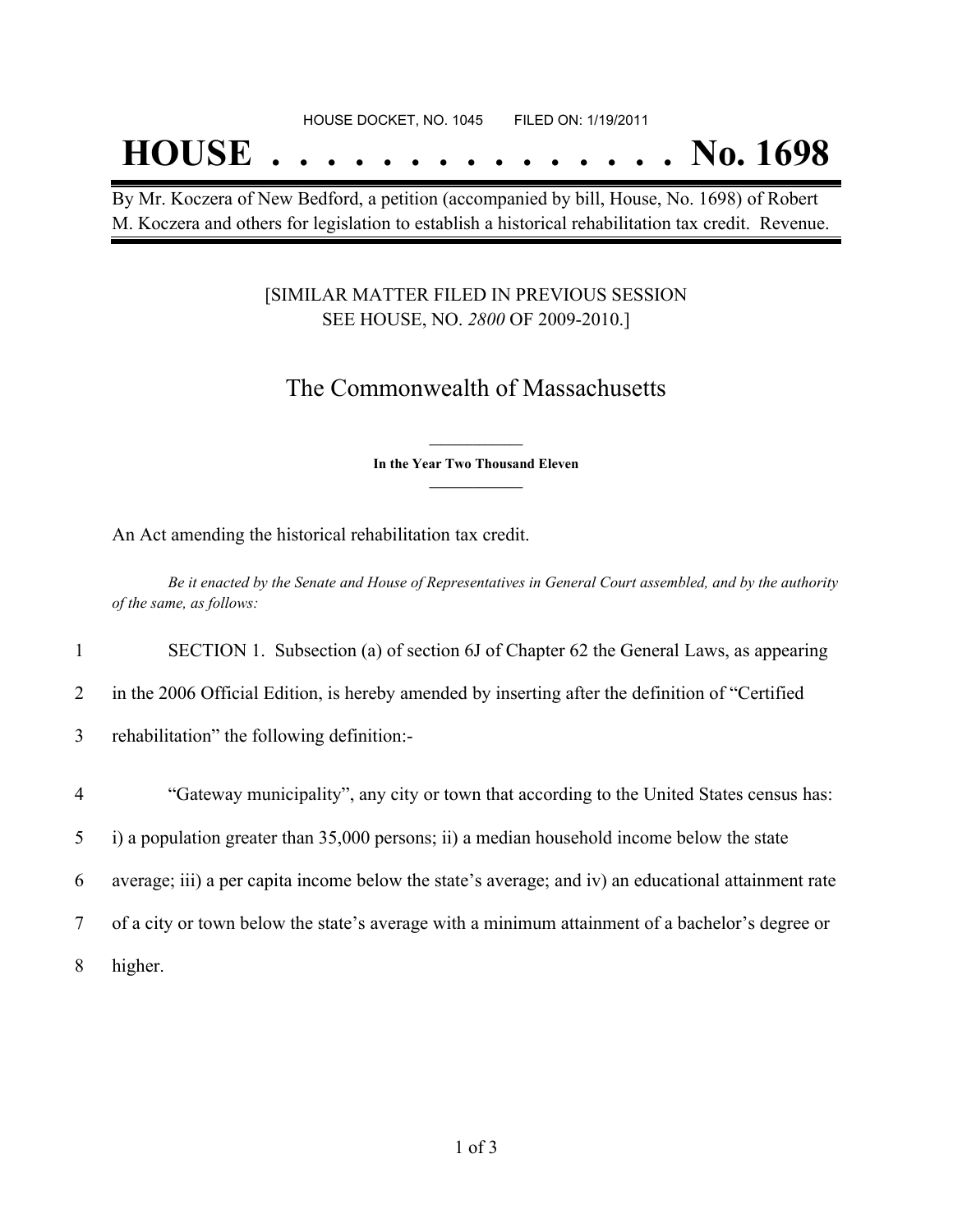SECTION 2. Paragraph (1) of subsection (b)of said section 6J of chapter 62 of the General Laws, as so appearing, is hereby amended by striking subparagraph (i) and inserting in place thereof following subparagraph:

 The commissioner, in consultation with the Massachusetts historical commission, shall authorize annually, January 1, 2010 under this section together with section 38R of chapter 63, 14 an amount not to exceed \$100,000,000. Said amount shall increase to an amount not to exceed \$150,000,000 calendar year 2011; an amount not to exceed \$200,000,000 in calendar year 2012; and continue indefinitely at an amount not to exceed \$200,000,000. The Massachusetts historical commission shall determine the criteria for eligibility for the credit, the criteria to be set forth in regulations promulgated under this section; but, at least 25 per cent of the tax credits shall be allowed to projects that contain affordable housing whenever possible and consistent with the criteria. Further, at least 50 per cent of the tax credits shall be allowed to projects in gateway municipalities.

 SECTION 3. Subsection (a) of section 38R of Chapter 63 the General Laws, as so appearing, is hereby amended by inserting after the definition of "Certified rehabilitation" the following definition:-

 "Gateway municipality", any city or town that according to the United States census has: i) a population greater than 35,000 persons; ii) a median household income below the state average; iii) a per capita income below the state's average; and iv) an educational attainment rate of a city or town below the state's average with a minimum attainment of a bachelor's degree or higher.

of 3